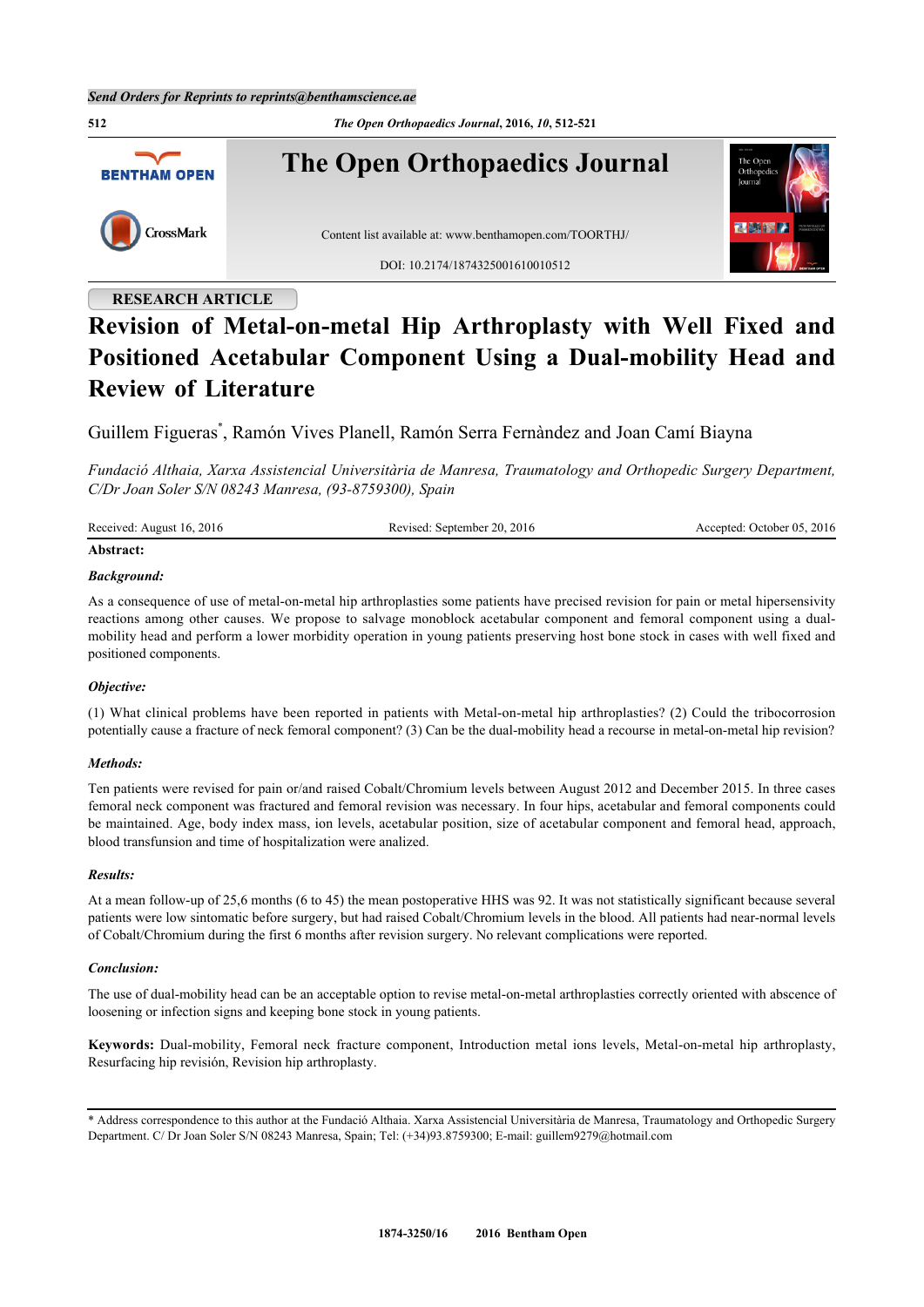# **INTRODUCTION**

In the last 20 years metal-on-metal (MoM) total hip arthroplasty has reached much interest. The advantages of MoM articulation include improved wear because no polyethylene was used, which is particularly useful in young patients, and a large femoral head gives stability and mitigate dislocation risk, and preservation of proximal femoral bone stock in resurfacing arthroplasties [\[1](#page-7-0)].

However MoM bearings can also produce important complications like, among others, Aseptic Limphocyte Vasculitis Associated Lesions (ALVAL) or Adverse Local Tissue Reactions (ALTR) [\[2](#page-7-1)]. These are metal hipersensivity reactions produced by MoM friction surfaces and the corrosion caused by assembled pieces of modular large-head [[3](#page-7-2) - [5\]](#page-7-3).

Blood levels of metal ions can accumulate and achieve high values, especially in patients with renal insufficieny and they are related with neurologic toxicity cardiotoxicity and thyroid toxicity [\[6](#page-7-4), [7](#page-7-5)]. Subcapital femoral fracture or necrosis of femoral head are other causes of failure in patients with hip resurfacing replacements.

Most of patients with MoM hip implants are young with good quality bone. There are several alternatives to use in the revision of MoM. Single-component revision of pair of friction, has some advantages over femoral and acetabular component revision since it is a less invasive operation and it has lower morbidity [[8\]](#page-7-6). Explantation of well fixed components is a highly morbid procedure involving loss of existing bone stock and increased blood loss in younger active cases.

Dual-mobility articulation consists of a 28 or 22-mm meta femoral head that snaps into a mobile polyethylene. The polyethylene liner functions as a large femoral head, increasing the jump distance required to dislocation and increasing functional range of motion [[9\]](#page-7-7). This option for revision metal-on-metal hip replacements is related with less morbidity, secondary to faster operative time, preservation of host bone stock and a lower rate of dislocation since the large head with dual-mobility articulation is kept.

The aim of our study is to report on our experience the use of a dual-mobility femoral head leaving monoblock acetabular component when it was well fixed and positioned. These conditions are also applied for femoral component except in resurfacing hip arthroplasties.

### **MATERIAL AND METHODS**

Between August 2012 and December 2015, 10 MoM hip arthroplasties were revised in 9 patients, for pain and raised levels of cobalt/chromium or elevated blood ions only.

The revisions included were 2 resurfacing replacements and 8 large-head MoM hip arthroplasty in nine patients were revised. The inclusion criteria were revision of metal-on-metal hip arthroplasty keeping acetabular component and replacing femoral head by dual-mobility head, Cr/Co ion levels >7 μ/L or femoral neck fracture of femoral component. Exclusion criteria included revision of two components of metal-on-metal hip arthroplasty, revision of M-o-M hip arthoplasty explanting acetabular component and revision of M-o-M for infection.

We consider  $\langle 5\mu/L \rangle$  Chromium and  $\langle 2\mu/L \rangle$  Cobalt levels as normal values. When cobalt values  $>10 \mu/L$  are indicative of an increased joint wear and potentially adverse local tissue reaction (ALTR) could be developed. Cobalt values >20 μ/L are unacceptable beacuse of systemic toxicity. These values were taken from the Spanish Hip Society (SECCA, Sociedad Española de Cirugía de la Cadera) which are based on the European Hip Society guidelines. In the Hospital for Special Surgery, New York, Su EP. *et al.*, take >7μ/L cobalt or chromium level as a cut off to consider the diagnosis of accelerated wear (metallosis) [\[10](#page-7-8)].

All patients were men with mean age for primary surgery of 51,3 years (range 34-64 years) and average time until revision surgery was 4,7 years (range 2-8 years). Body Mass Index (BMI) was 30 (range 24,2 - 38,7).

Ther were 6 right and 4 left hips. The average cup abduction angle was 48,9º (range 38º-56º), and the anterversion angle of the acetabular component was not measured because de hip-TC was not available in all patients. The mean acetabular component diameter index was 54 (range 48-62) and the mean head diameter was 48 mm. Tha average modular femoral head was 47,6mm (range 42 to 56); it was, standard in four patients and +6 in three. All data are shown in Table **[1](#page-6-0)**.

Of importance, in three cases the revision surgery was performed because the modular femoral neck component fractured (Fig.**1**). Logically, all three patients precised revision of femoral component which was attached to a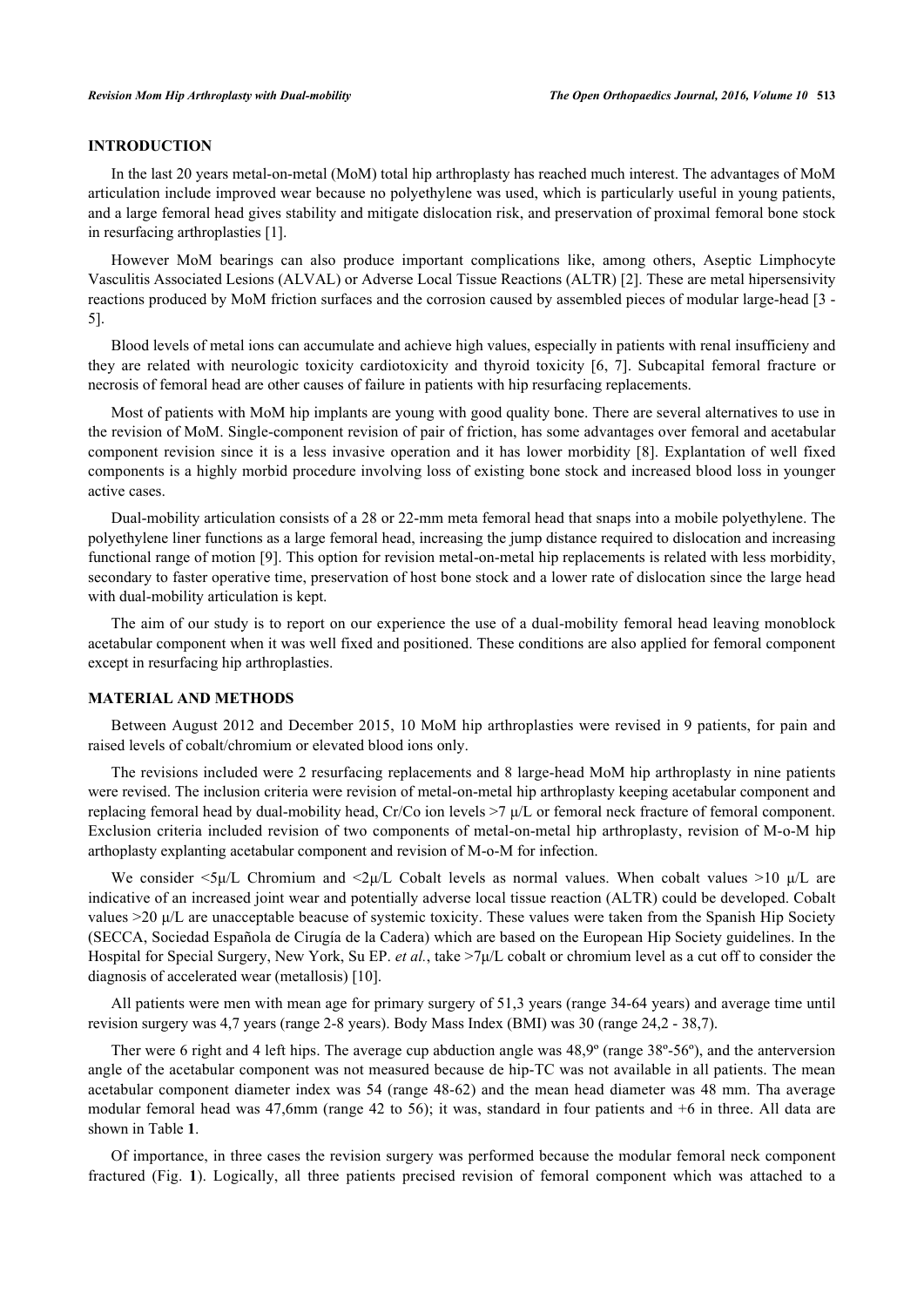#### **514** *The Open Orthopaedics Journal, 2016, Volume 10 Figueras et al.*

doublemobility femoral head, mantaining the acetabular piece (Fig.**2**). Case number 5 also needed a femoral component revision because it was impossible to remove the large-femoral-head. Patients 8 and 10 underwent resurfacing arthroplasties and substitution of femoral component Figs. (**[3](#page-3-0)** and **[4](#page-3-1)**). In the remaining 3 patients acetabular and femoral components were well fixed and appropriately positioned and large-metal-head was removed and replaced by dual-mobility head leaving two primary components. Patient 3 was a bilateral case.



Fig. (1a). Three cases of femoral neck fracture of component.

<span id="page-2-0"></span>

Fig. (1b). Detail of neck fracture of femoral component.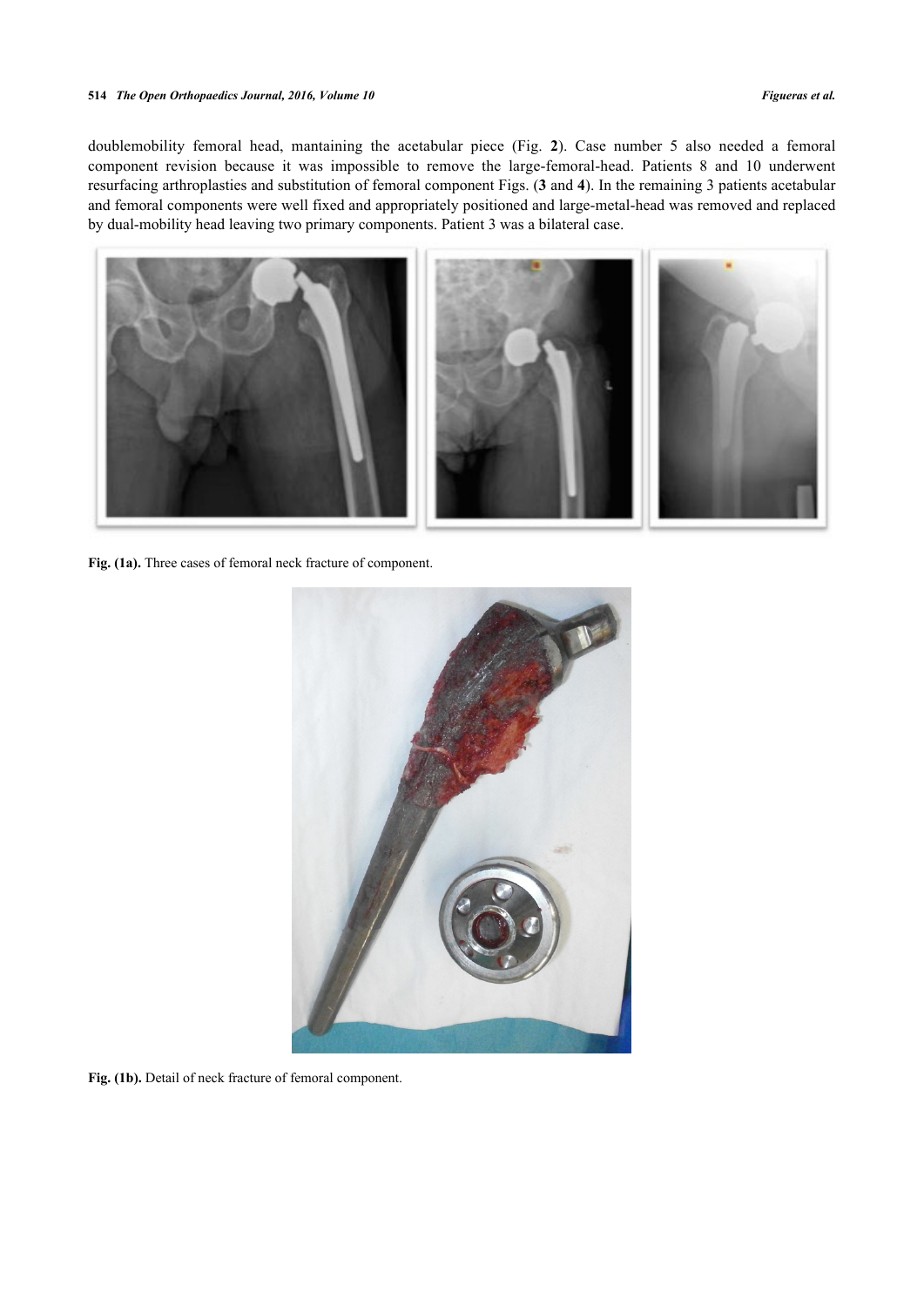

**Fig. (2).** Postoperative radiographs of revision.

<span id="page-3-1"></span><span id="page-3-0"></span>

**Fig. (3).** Resurfacing hip arthoplasty. Reabsorption of partial femoral neck was observed.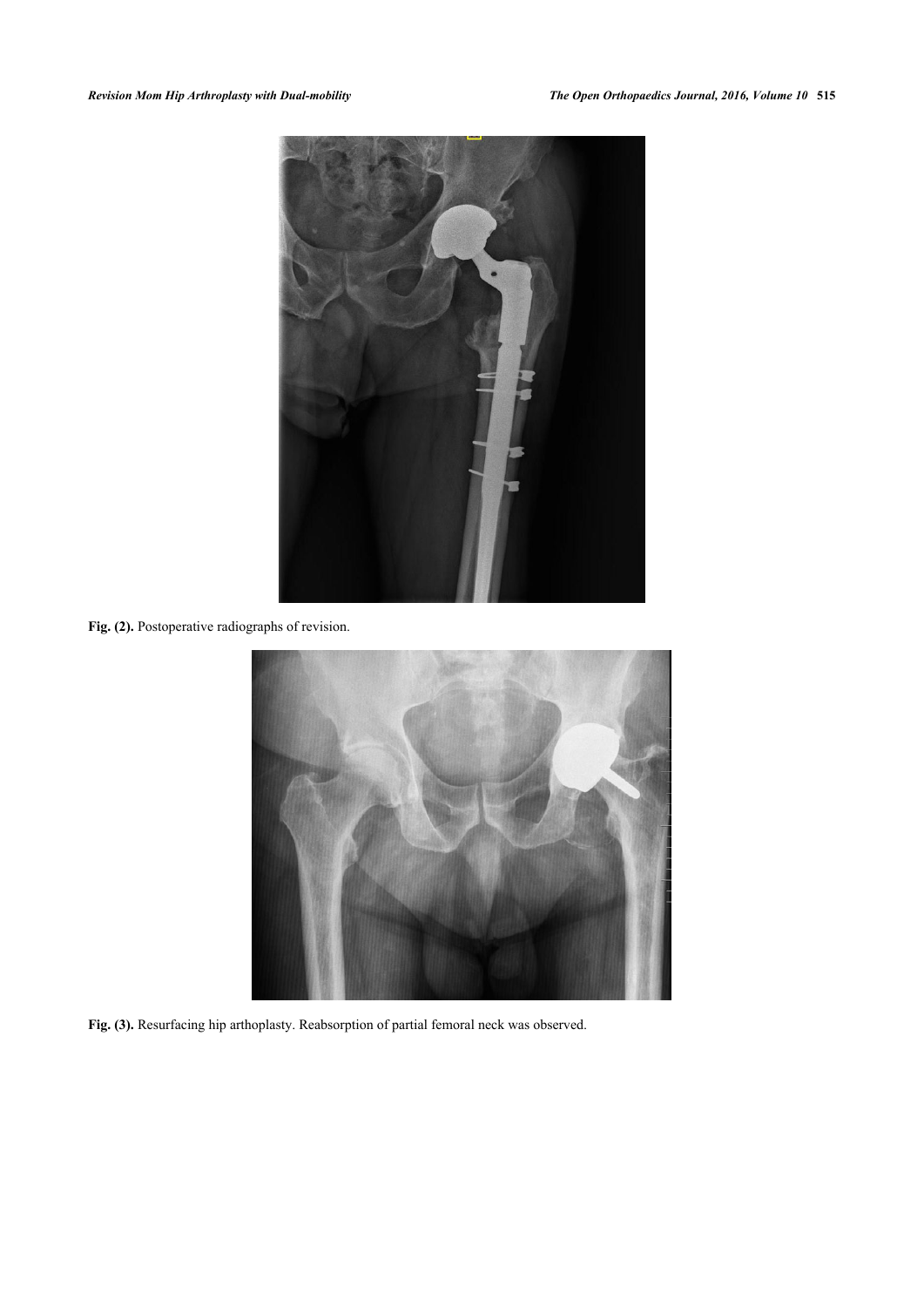

**Fig. (4).** Postoperative result of hip resurfacing with primary femoral conventional component with dual-mobility head, maintaining acetabular component.

All operations were performed by senior orthopedic surgeons mainly using a posterolateral approach.

Preoperatively and postoperatively clinical outcomes were analyzed using U Mann Whitney U-test, with a P value less than 0,05 considered significant.

#### **RESULTS**

At a mean follow-up of 25,6 months (6 to 45 months) the mean post-operative Harris Hip Score (HHS) was 75 (range 58 to 95) while preoperative was 92 (range 79 to 99). The 17 point average improvement was not significant ( $p$  > 0,05 Mann Whitney U-test). We would like to remark that most patients were low sintomatic but had increased the blood ion levels.

All patients evaluated had a decrease ratio cobalt/chromium levels in the first six months of surgery.

Cloudy or dark synovial fluid was found in the joint during the revision surgery in the most of patients. Intraoperative cultures were negative for all patients. The operative findings were thin purulent material, inflammatory dark staining of the tissues. No malpositioning or component damage of acetabular component was observed.

There were no cases of dislocation, deep venous thrombosis, or nerve palsy during the follow-up. There was a reoperation performed for superficial infection by Serratia and S epidermidis in the first month of surgery in patient 4. He was treated with debridement preserving the components of arthroplasty.

All patients had a normal rate of cobalt in the first six months. There were one patient who showed a small increase of chromium level at sixt months that could possibly be ascribable to a bilateral case.

The average hospitalization time was 14 days (range, 4 - 62 days). The patient who needed 62 days in hospital had a decompensated liver cirrhosis and required a femoral component revision. Two other with prolonged hospitalization, 17 and 28 days, had also required a femoral revision.

The average blood transfusion units were 1,1 (range, 0 to 7 units) and the cirrhotic patient needed 7 units.

All patients had radiographs performed december 2015 and no osteolysis or obvious wear of the outer polyethylene liner was identified. We did not find a significant relationship between BMI and fracture of the femoral component. Moreover, we also did not observe any correlation between the size of acetabular component or the size of the head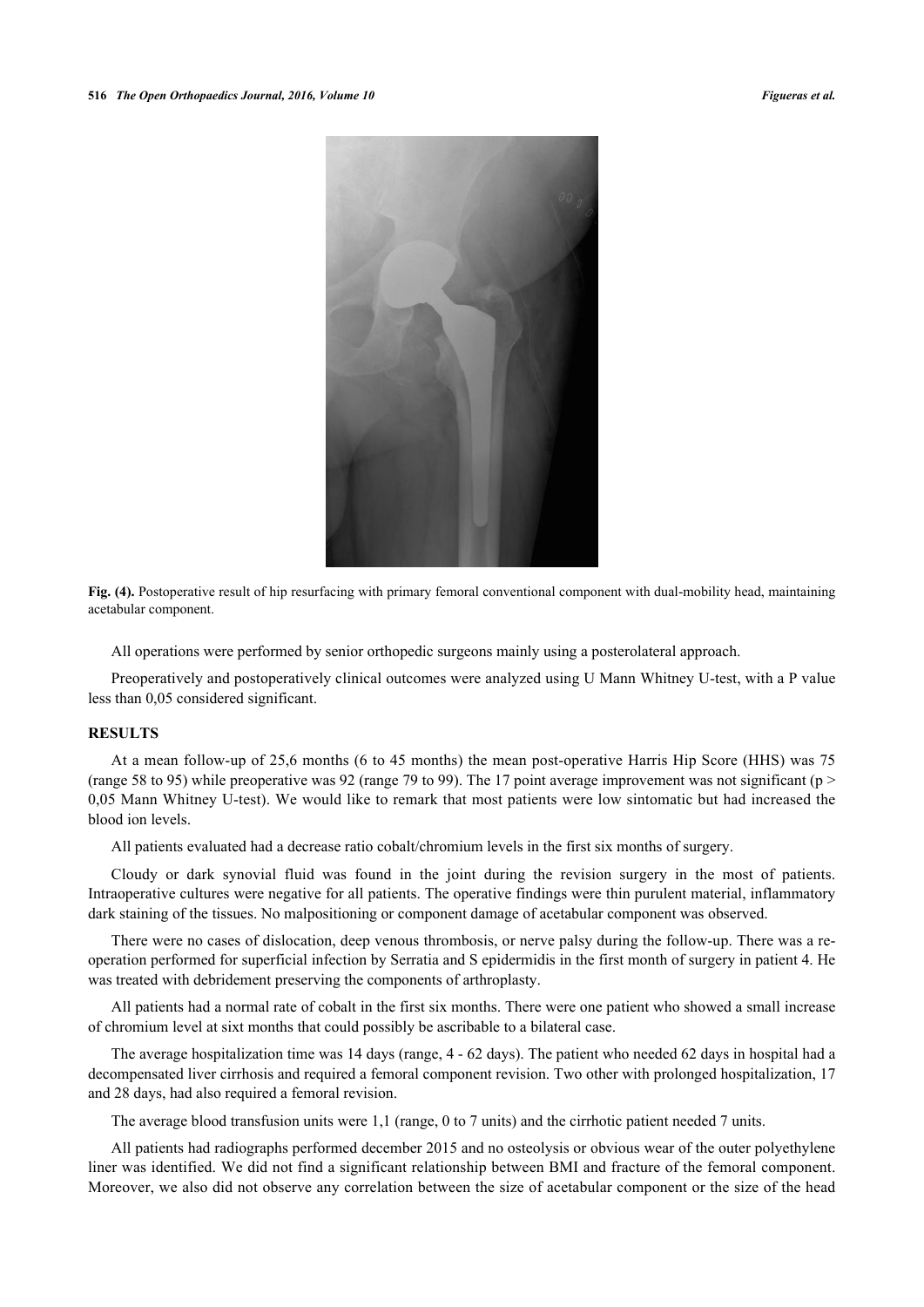with cobalt/chromium levels and the pain or functional scores.

# **DISCUSSION**

Our study extends the experience of performing a revision of metal-on-metal hip arthroplasty leaving acetabular component (if it is well fixed and positioned) using dual mobility head. It includes 10 cases with good results during a 2-year follo-up. It is also of interest tha 3 of the 9 patients presented a femoral neck fracture of the femoral component. In addition, we failed to find a significant relationship between BMI and fracture of femoral component, but from our point of view greater BMI gives more possibilities to elevate cobalt/chromium blood levels. Moreover, we did not observe an influence of the acetabular component size and the head size with the cobalt / chromium plasma levels, pain or the functionals scores.

The goal of revision surgery is to provide a stable hip specially in young patients [[11](#page-7-9)]. The reported complication rate with revision to THA (total hip arthroplasty) is: for an adverse reaction to metal wear debris has been 10-50%, the re-revisio rate has been 5-38%, and the rate of dislocation has been 4-19% [[12,](#page-7-10) [13](#page-7-11)]. The increased dislocation rate may be due to the decrease of the femoral head diameter in revisions of THA [\[13](#page-7-11) - [16\]](#page-7-12). The use of dual-mobility device compared with standard revision of THA allows the surgeon not only to mantain a large femoral head size similar in size to the native one but also to increase, potentially, the stability and range of motion postoperatively [\[9,](#page-7-7) [17,](#page-8-0) [18\]](#page-8-1). Therefore, dual-mobility head can be used to convert some MoM arthroplasties with a secure acetabulum to a polyethylene-metal bearing if acetabular component is well positioned [\[19](#page-8-2)]. Luk A. Verhelst, who proposed to leave the metal socket in situ and replace the femoral implant with double-mobility component in patients presenting a well-fixed and oriented cup in the context of pain and raised ion levels [\[20\]](#page-8-3). We have also observed the even a slight malalignement cup led to an increase of polyethylene wear debris, like in MoM arthroplasties may produce an increase of chromium and cobalt ion levels [\[21](#page-8-4), [22](#page-8-5)].

Some papers have reported that in hip resurfacing arthroplasties, matching a stemmed total hip femoral component with a metal head to the existing metal acetabular component has been successful only when the reason for resurfacing revision has been femoral loosening or femoral neck fracture [[11](#page-7-9), [14,](#page-7-13) [23,](#page-8-6) [24](#page-8-7)]. Therefore there were several surgeons that thought to retain the acetabular component for conversion of failed femoral component [[10](#page-7-8)]. Pritchett J.W. serie suggest a more limited procedure of one-component revision results in less blood loss and infection compared to revision of THA [[9,](#page-7-7) [11](#page-7-9), [13,](#page-7-11) [25\]](#page-8-8). These statments were also present in our follow up. De Steiger RN *et al.* reported that femoral-only revision had a risk of re-revision similar to that of revision of both, the acetabular and femoral components [\[25](#page-8-8)]. Ball ST *et al.* concluded that conversion of a hip resurfacing with a femoral-side failure in a total hip replacement appeared to be comparable with primary total hip arthroplasty in terms of surgical effort, safety, blood loss or complications rates [[23\]](#page-8-6). In our study a similar surgery had been performed retaining acetabular component in all cases and femoral too in 5 cases. In the remaining 5 patients the femoral component was revised because of resurfacing arthroplasty, or femoral neck fracture of the femoral component. On the other hand many authors reported to revision both components if a biological failure mechanism is found to an alternative bearing combination in hip resurfacing arthroplasty [\[13](#page-7-11), [26](#page-8-9)]. Nevertheless, a recent study recognizes that patients who undergo conversion of hip resurfacing to total hip arthroplasty have an increased risk of recurrent revision surgery and their functional outcomes are inferior to primary total hip replacement [\[27](#page-8-10)].

Other possibilities to preserve well positioned monoblock acetabular component were to cement of an unconstrained tripolar implant into an acetabular component [[28,](#page-8-11) [29\]](#page-8-12).

Dual-mobility technology has been shown to have excellent wear characteristics with polyethylene wear measurements being comparable to conventional metal-on-polyehtylene designs. Their specific design increases the surface subjected to friction and can raise the suspicion of increased wear and periprosthetic osteolysis [\[30](#page-8-13)]. To know the wear rates on standard anteroposterior views, the femoral head is the most often invisible because of the metal back, which makes measurement difficult [\[31](#page-8-14)]. Radiostereometric analysis (RSA), developed by Selvik in the early 1970s, enables precise measurement of femoral head penetration in the acetabular component [[32](#page-8-15) - [34\]](#page-8-16). Some authors think that measurement of femoral head penetration cannot differentiate between wear of the small or the large articulation [\[30](#page-8-13)]. Adam P. *et al.* published that mean external polyethylene wear is only a sixth of total wear [[35](#page-8-17)]. Following this line, the same author reported that the motion is supposed to occur preferentially at the inner bearing, and limited polyethylene wear at the outer bearing [[19](#page-8-2), [35,](#page-8-17) [36](#page-8-18)]. Such an assumption that was documented in a laboratory study of retrieved polyethylene inserts ten years ago[[35\]](#page-8-17). We are agree with all of these comments. However some biomechanics studies recognize greater wear at the convex bearing surface of the liner [\[26](#page-8-9)].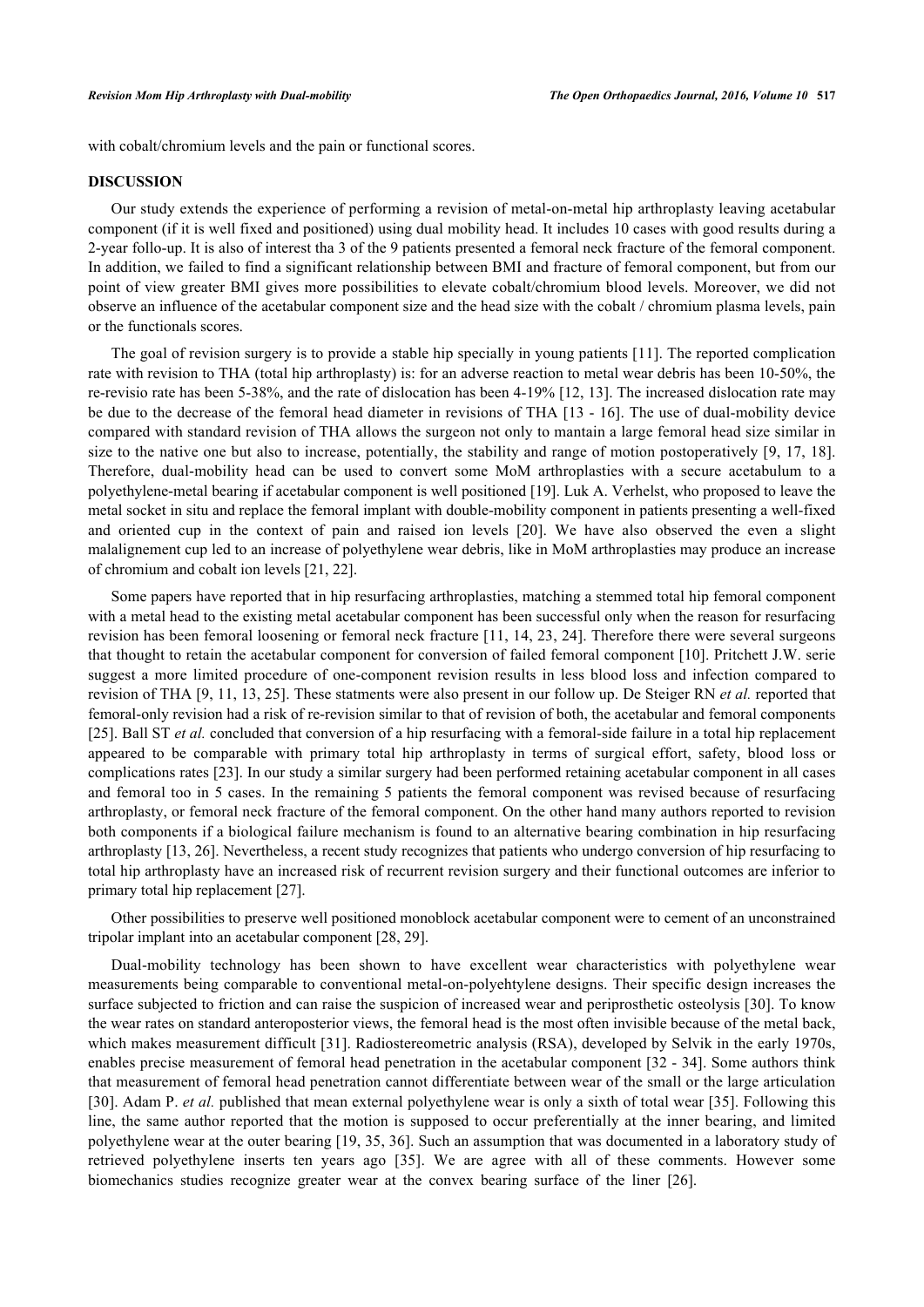Also, when studying polyethylene wear in mobile liners in dual mobility implants, potential wear due to contact between the femoral neck and the retention collar of the liner ("third articulation") must be taken into account. This wear is not measurable using radiographic techniques, but can be responsible for the release of polyethylene particles at the origin of osteolysis [[28,](#page-8-11) [30\]](#page-8-13).

It has been described the relationship between cobalt/chromium ratios and the high prevalence of head-stem junction corrosion in MoM total hip arthroplasty [\[4](#page-7-14), [37\]](#page-9-0). In this sense our patient 5 needed a revision of femoral component because it was impossible to remove large metal head. A severe fretting corrosion had been ocurred. Yet, corrosion of modular head-neck junction has been identified in metal-on-polyethylene hip prothesis too [\[38](#page-9-1)].

In our study we have been included three patients with modular femoral neck fracture. There is a rare complication related in literature [\[39](#page-9-2)]. The combined effects of crevice and fretting corrosion, large diameter femoral head, long modular neck, patient size and probably activity level may lead in creating an environment susceptible to a fatigue fracture [[39,](#page-9-2) [40\]](#page-9-3).

The use of metal ion tests allows to identify patients at risk, thereby it could accelerate the time frame of their care and conversion surgery with dual-mobility head if acetabular component is in the correct position. There is sufficient evidence of significant linear relationship between the concentration of cobalt/chromium in blood/serum and wear rates appeared in explanted prosthetic components [[10,](#page-7-8) [41\]](#page-9-4). The normalitzation of blood ions concentration occurs during the first year after revision [[17\]](#page-8-0).

|                           |      | <b>BMI</b> Diagnostig Prosthesis Age of Revision<br>primary<br><b>THA</b> |            | $1^{\circ}$<br>THA<br>(vears) | Age<br>(vears) | <b>Follow</b><br>up<br>(months) | <b>Diagnostig</b><br>of revision | Ions pre-<br>revision | Ions<br>last<br>control  | Acetabular<br>position | Size of<br>acetabular femoral<br>component Offset head revision control | Size of      | <b>Size</b><br>of | <b>HHS</b><br>before | <b>HHS</b><br>last | Approach  | <b>Time of</b><br>hospitalization transfusion<br>(days) | Blood<br>(units) | <b>Complications</b>     |
|---------------------------|------|---------------------------------------------------------------------------|------------|-------------------------------|----------------|---------------------------------|----------------------------------|-----------------------|--------------------------|------------------------|-------------------------------------------------------------------------|--------------|-------------------|----------------------|--------------------|-----------|---------------------------------------------------------|------------------|--------------------------|
| Patient<br>$\mathbf{1}$   |      | 27.5 Coxartrosis                                                          | THA*       | 58                            | 61             | 45                              | Femur<br>neck<br>fracture        | 4.6Co/<br>0.9Cr       | Co<1<br>Cr<0.5           | $38^\circ$             | 52                                                                      | $+6$         | 46                | 75                   | 99                 | Postlat.* | 17                                                      | 4                | no                       |
| Patient<br>$\overline{2}$ |      | 28,7 Coxartrosis                                                          | <b>THA</b> | 50                            | 53             | 43                              | Femur<br>neck<br>fracture        | 13Co/<br>11Cr         | Co<1<br>Cr<0.5           | 55°                    | 52                                                                      | $+6$         | 46                | 87                   | 89                 | Postlat.  | 62                                                      | $\overline{7}$   | no                       |
| Patient<br>3(right)       |      | 24,2 Coxartrosis                                                          | <b>THA</b> | 62                            | 66             | 29                              | Pain and<br>raised ion<br>level  | 157Co.<br>140Cr       | Co<1<br>Cr15             | $48^{\circ}$           | 50                                                                      | $\Omega$     | 44                | 95                   | 99                 | postlat   | 5                                                       | $\Omega$         | no                       |
| Patient<br>$3$ (left)     |      | 24,2 Coxartrosis                                                          | <b>THA</b> | 64                            | 66             | 29                              | Pain and<br>Raised ion<br>level  | 157Co<br>140Cr        | Co<1<br>Cr15             | $50^\circ$             | 48                                                                      | $\mathbf{0}$ | 42                | 95                   | 99                 | postlat   | 9                                                       | $\mathbf{0}$     | no                       |
| Patient                   | 32,1 | $AVN*$                                                                    | <b>THA</b> | 34                            | 39             | 27                              | Raised ion<br>levels             | 98Co/<br>55Cr         | Co<1<br>Cr6.2            | 54°                    | 50                                                                      | $\Omega$     | 44                | 82                   | 85                 | postlat   | $\tau$                                                  | $\Omega$         | Superficial<br>infection |
| Patient<br>5              | 36.5 | <b>AVN</b>                                                                | <b>THA</b> | 34                            | 42             | 26                              | Femur<br>neck<br>fracture        |                       | Co<1<br>Cr0.5            | 56°                    | 60                                                                      |              | 54                | 76                   | 79                 | Antlat*   | 28                                                      | $\Omega$         | no                       |
| Patient<br>-6             | 28.3 | <b>AVN</b>                                                                | <b>THA</b> | 46                            | 52             | 20                              | Raised<br>ions levels            | 16Co/<br>18Cr         | Co<1<br>Cr3.5            | 54°                    | 62                                                                      | $+6$         | 56                | 88                   | 99                 | postlat   | 5.                                                      | $\Omega$         | no                       |
| Patien<br>7               |      | 29,4 Coxartrosis                                                          | $HR*$      | 56                            | 59             | 20                              | Pain and<br>raised ion<br>levels | 10Co/<br>10Cr         | Co<1<br>Cr<0.5           | $42^{\circ}$           | 52                                                                      |              | 44                | 58                   | 96                 | postlat   | 5.                                                      | $\Omega$         | no                       |
| Patient<br>8              |      | 30.4 Coxartrosis                                                          | <b>THA</b> | 56                            | 63             | 11                              | Raised ion<br>levels             | 13Co<br>7Cr           | Co <sub>1</sub><br>Cr1.9 | 53°                    | 58                                                                      | $\theta$     | 52                | 71                   | 91                 | postlat   | 5.                                                      | $\mathbf{0}$     | no                       |
| Patient<br>9              |      | 38.7 Coxartrosis                                                          | <b>HR</b>  | 53                            | 59             | 6                               | Raised ion<br>levels             | 16Co<br>12Cr          | Co<1<br>Cr1.9            | 39°                    | 54                                                                      |              | 48                | 95                   | 93                 | postlat   | 4                                                       | $\Omega$         | no                       |

<span id="page-6-0"></span>**Table 1. Cases of MoM hip revision using a double mobility head.**

\*AVN. Avascular Necrosis of femoral head

\*THA. Total Hip Arthroplasty

\*HR. Hip Resurfacing

\*Postlat. Postero-lateral approach

\*Antlat. Antero-lateral approach

# **CONCLUSION**

According to our findings, the use of dual-mobility head can be an acceptable option to revise MoM arthroplasties correctly oriented with abscence of loosening signs. Besides presenting a lower morbidity, this kind of revision preserves host bone stock and decreases the risk of dislocation. Contraindications are likely to be related to malposition of components, suspected infection and obvious signs of loosening of the acetabular component. The main limitations of this work are the reduced size of our series and the relatively short duration of follow-up.

# **LIST OF ABBREVIATIONS**

| ALTR  | Adverse local tissue reactions                   |
|-------|--------------------------------------------------|
| ALVAL | Aseptic limphocyte vasculitis associated lesions |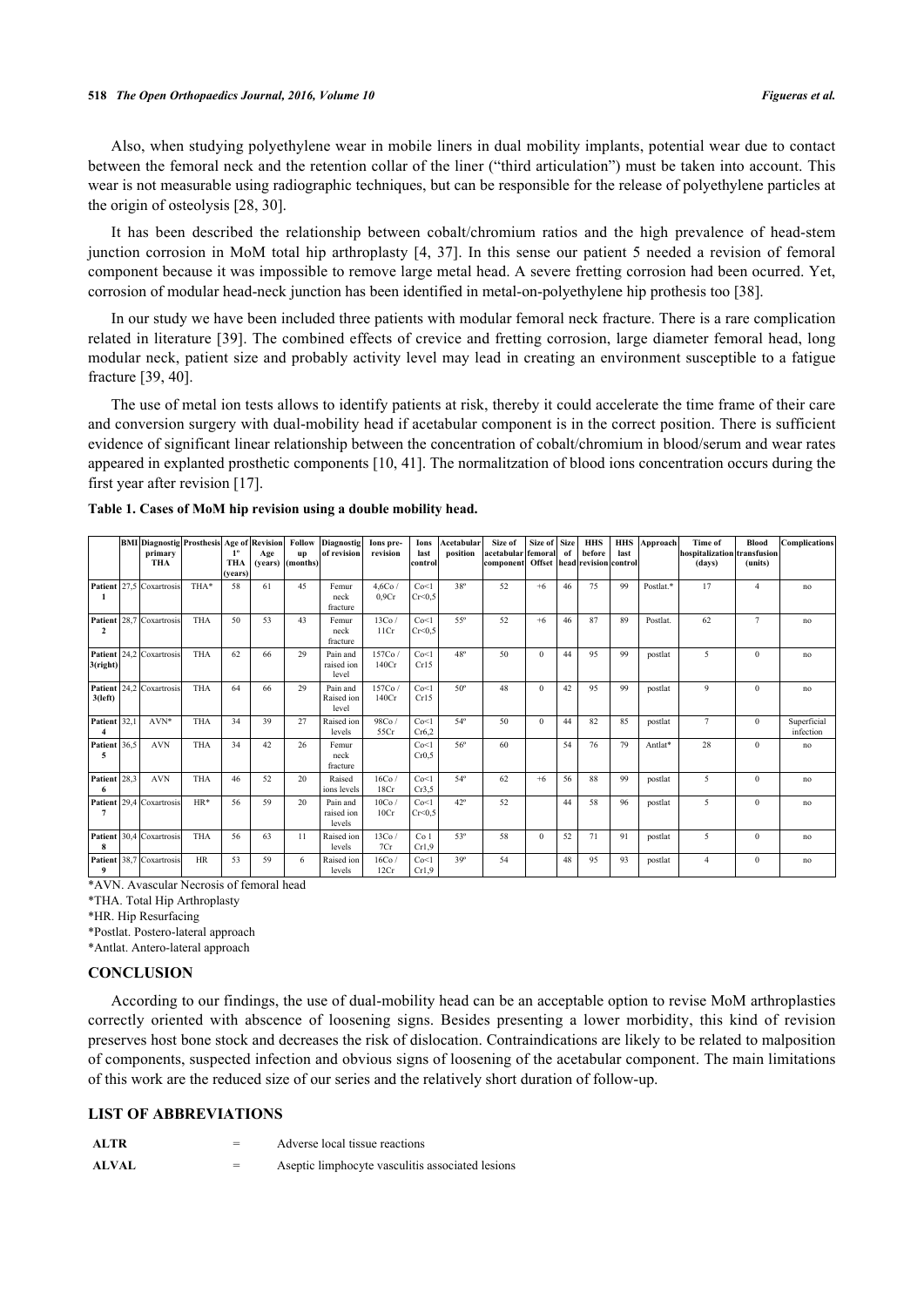| BMI          |   | Body index mass                           |
|--------------|---|-------------------------------------------|
| <b>HHS</b>   | = | Harris hip score                          |
| (MoM)        | = | Metal-on-metal                            |
| <b>RSA</b>   | = | Radiostereometric analysis                |
| <b>SECCA</b> | = | Sociedad española de Cirugía de la Cadera |
| THA          |   | Total hip arthroplasty                    |
|              |   |                                           |

# **CONFLICT OF INTEREST**

The authors confirm that this article content has no conflict of interest.

# **ACKNOWLEDGEMENTS**

Declared none.

#### **REFERENCES**

- <span id="page-7-0"></span>[1] Plummer DR, Botero HG, Berend KR, *et al.* Salvage of monoblock metal-on-metal acetabular components using a dual mobility bearing. J Arthoplsaty 2016; 31(4): 846-9.
- <span id="page-7-1"></span>[2] Browne JA, Bechtold CD, Berry DJ, *et al.* Failed metal-on-metal hip artrhoplasties. Clin Orthop Relat Res 2010; 468: 231. [\[http://dx.doi.org/10.1007/s11999-010-1419-0\]](http://dx.doi.org/10.1007/s11999-010-1419-0) [PMID: [19495896](http://www.ncbi.nlm.nih.gov/pubmed/19495896)]
- <span id="page-7-2"></span>[3] Davies AP, Willert HG, Campbell PA, Learmonth ID, Case CP. An unusual lymphocytic perivascular infiltration in tissues around contemporary metal-on-metal joint replacements. J Bone Joint Surg Am 2005; 87(1): 18-27. [\[http://dx.doi.org/10.2106/JBJS.C.00949](http://dx.doi.org/10.2106/JBJS.C.00949)] [PMID: [15634811\]](http://www.ncbi.nlm.nih.gov/pubmed/15634811)
- <span id="page-7-14"></span>[4] Hothi HS, Berber R, Whittaker RK, *et al.* The relationship between cobalt/chromium ratios and the high prevalence of head-stem junction corrosion in metal-on-metal total hip arthroplasty. J Arthoplasty 2016; 31(5): 1123-7.
- <span id="page-7-3"></span>[5] Willert HG, Buchhorn GH, Fayyazi A, *et al.* Metal-on-metal bearings and hypersensitivity in patients with artificial hip joints. A clinical and histomorphological study. J Bone Joint Surg Am 2005; 87(1): 28-36. [\[http://dx.doi.org/10.2106/JBJS.A.02039pp\]](http://dx.doi.org/10.2106/JBJS.A.02039pp) [PMID: [15637030](http://www.ncbi.nlm.nih.gov/pubmed/15637030)]
- <span id="page-7-4"></span>[6] Brodner W, Bitzan P, Meisinger V, Kaider A, Gottsauner-Wolf F, Kotz R. Serum cobalt levels after metal-on-metal total hip arthroplasty. J Bone Joint Surg Am 2003; 85-A(11): 2168-73. [PMID: [14630848\]](http://www.ncbi.nlm.nih.gov/pubmed/14630848)
- <span id="page-7-5"></span>[7] Karamat L, Pinggera O, Knahr K. Blood analysis for trace metals in metal-on-metal, ceramic-on-ceramic and metal-on cross-linked PE bearings in total hip arthroplasty. Hip Int 2005; 15: 136.
- <span id="page-7-6"></span>[8] Griffin JW, D'Apuzzo M, Browne JA. Management of failed metal-on-metal total hip arthroplasty. World J Orthop 2012; 3(6): 70. [\[http://dx.doi.org/10.5312/wjo.v3.i6.70](http://dx.doi.org/10.5312/wjo.v3.i6.70)]
- <span id="page-7-7"></span>[9] Snir N, Park BK, Garofolo G, Marwin SE. Revision of failed hip resurfacing and large metal-on-metal total hip arthroplasty using dualmobility components. Orthopedics 2015; 38(6): 369-74. [\[http://dx.doi.org/10.3928/01477447-20150603-04](http://dx.doi.org/10.3928/01477447-20150603-04)] [PMID: [26091212\]](http://www.ncbi.nlm.nih.gov/pubmed/26091212)
- <span id="page-7-8"></span>[10] Su EP, Su SL. Surface replacement conversion: results depend upon reason for revision. Bone Joint J 2013; 95-B(11)(Suppl. A): 88-91. [\[http://dx.doi.org/10.1302/0301-620X.95B11.32663\]](http://dx.doi.org/10.1302/0301-620X.95B11.32663) [PMID: [24187361](http://www.ncbi.nlm.nih.gov/pubmed/24187361)]
- <span id="page-7-9"></span>[11] Pritchett JW. One-component revision of failed hip resurfacing from adverse reaction to metal wear debris. J Arthroplasty 2014; 29(1): 219-24.

[\[http://dx.doi.org/10.1016/j.arth.2013.04.011](http://dx.doi.org/10.1016/j.arth.2013.04.011)] [PMID: [23680501](http://www.ncbi.nlm.nih.gov/pubmed/23680501)]

- <span id="page-7-10"></span>[12] De Smet KA, Van Der Straeten C, Van Orsouw M, Doubi R, Backers K, Grammatopoulos G. Revisions of metal-on-metal hip resurfacing: lessons learned and improved outcome. Orthop Clin North Am 2011; 42(2): 259-69. [\[http://dx.doi.org/10.1016/j.ocl.2011.01.003\]](http://dx.doi.org/10.1016/j.ocl.2011.01.003) [PMID: [21435500](http://www.ncbi.nlm.nih.gov/pubmed/21435500)]
- <span id="page-7-11"></span>[13] Grammatopoulos G, Pandit H, Kwon Y-M, *et al.* Hip resurfacings revised for inflammatory pseudotumour have a poor outcome. J Bone Joint Surg Br 2009; 91(8): 1019-24. [\[http://dx.doi.org/10.1302/0301-620X.91B8.22562\]](http://dx.doi.org/10.1302/0301-620X.91B8.22562) [PMID: [19651827](http://www.ncbi.nlm.nih.gov/pubmed/19651827)]
- <span id="page-7-13"></span>[14] Bolland BJ, Culliford DJ, Langton DJ, Millington JP, Arden NK, Latham JM. High failure rates with a large-diameter hybrid metal-on-metal total hip replacement: clinical, radiological and retrieval analysis. J Bone Joint Surg Br 2011; 93(5): 608-15. [\[http://dx.doi.org/10.1302/0301-620X.93B5.26309\]](http://dx.doi.org/10.1302/0301-620X.93B5.26309) [PMID: [21511925](http://www.ncbi.nlm.nih.gov/pubmed/21511925)]
- [15] Haddad FS, Thakrar RR, Hart AJ, *et al.* Metal-on-metal bearings: the evidence so far. J Bone Joint Surg Br 2011; 93(5): 572-9. [\[http://dx.doi.org/10.1302/0301-620X.93B4.26429\]](http://dx.doi.org/10.1302/0301-620X.93B4.26429) [PMID: [21511920](http://www.ncbi.nlm.nih.gov/pubmed/21511920)]
- <span id="page-7-12"></span>[16] Langton DJ, Joyce TJ, Jameson SS, *et al.* Adverse reaction to metal debris following hip resurfacing: the influence of component type, orientation and volumetric wear. J Bone Joint Surg Br 2011; 93(2): 164-71. [\[http://dx.doi.org/10.1302/0301-620X.93B2.25099\]](http://dx.doi.org/10.1302/0301-620X.93B2.25099) [PMID: [21282753](http://www.ncbi.nlm.nih.gov/pubmed/21282753)]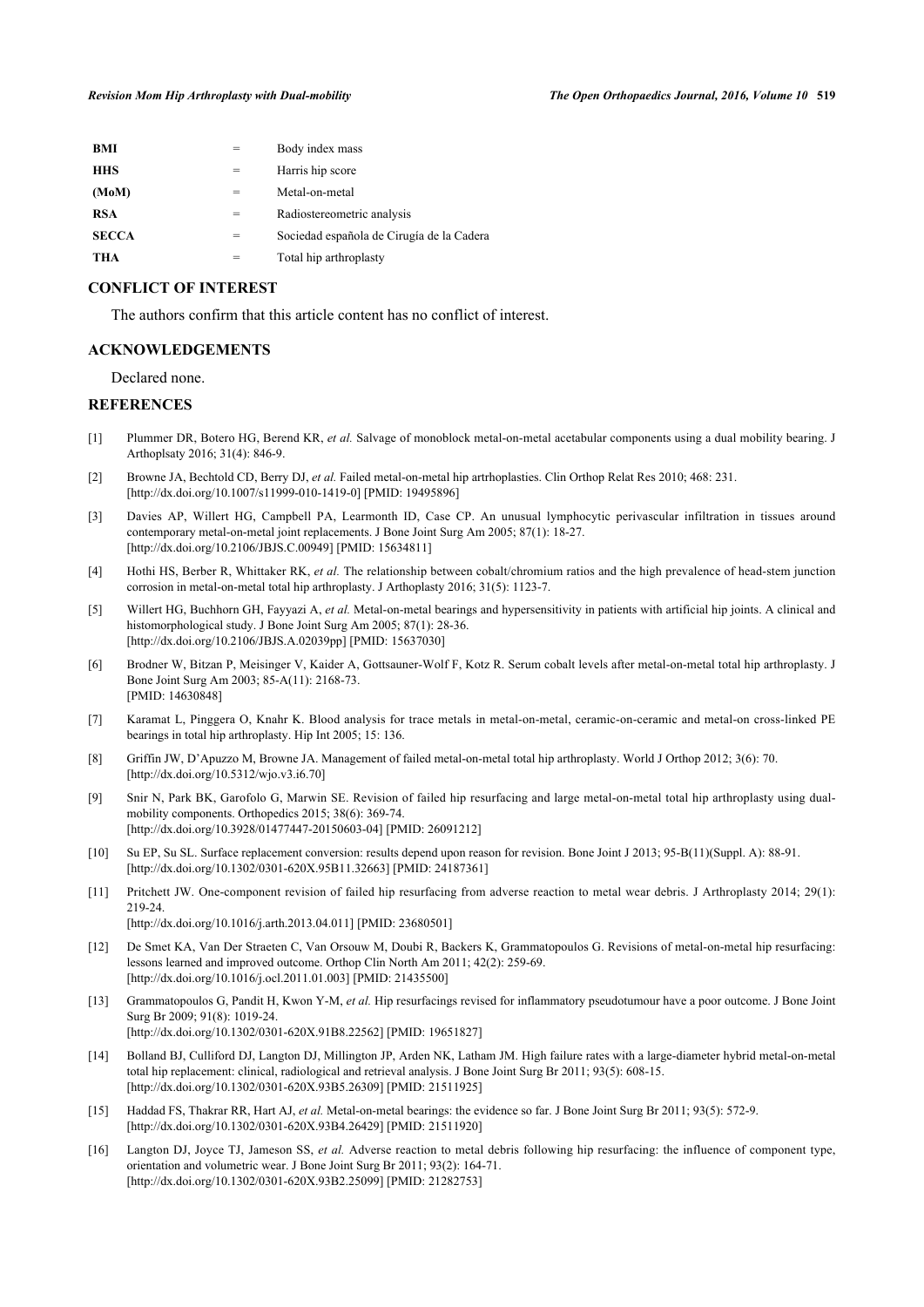- <span id="page-8-0"></span>[17] Munro JT, Masri BA, Duncan CP, Garbuz DS. High complication rate after revision of large-head metal-on-metal total hip arthroplasty. Clin Orthop Relat Res 2014; 472(2): 523-8. [\[http://dx.doi.org/10.1007/s11999-013-2979-6\]](http://dx.doi.org/10.1007/s11999-013-2979-6) [PMID: [23572349](http://www.ncbi.nlm.nih.gov/pubmed/23572349)]
- <span id="page-8-1"></span>[18] Philippot R, Adam P, Reckhaus M, *et al.* Prevention of dislocation in total hip revision surgery using a dual mobility design. Orthop Traumatol Surg Res 2009; 95(6): 407-13. [\[http://dx.doi.org/10.1016/j.otsr.2009.04.016](http://dx.doi.org/10.1016/j.otsr.2009.04.016)] [PMID: [19656750\]](http://www.ncbi.nlm.nih.gov/pubmed/19656750)
- <span id="page-8-2"></span>[19] Guyen O, Chen QS, Bejui-Hugues J, Berry DJ, An KN. Unconstrained tripolar hip implants: effect on hip stability. Clin Orthop Relat Res 2007; 455: 202-8. [\[http://dx.doi.org/10.1097/01.blo.0000238796.59596.1f\]](http://dx.doi.org/10.1097/01.blo.0000238796.59596.1f) [PMID: [17279045](http://www.ncbi.nlm.nih.gov/pubmed/17279045)]
- <span id="page-8-3"></span>[20] Verhelst LA, Van der Bracht H, Vanhegan IS, Van Backlé B, De Schepper J. Revising the well-fixed, painful resurfacing using a doublemobility head: a new strategy to address metal-on-metal complications. J Arthroplasty 2012; 27(10): 1857-62. [\[http://dx.doi.org/10.1016/j.arth.2012.05.012](http://dx.doi.org/10.1016/j.arth.2012.05.012)] [PMID: [22770851](http://www.ncbi.nlm.nih.gov/pubmed/22770851)]
- <span id="page-8-4"></span>[21] De Haan R, Campbell PA, Su EP, De Smet KA. Revision of metal-on-metal resurfacing arthroplasty of the hip: the influence of malpositioning of the components. J Bone Joint Surg Br 2008; 90(9): 1158-63. [\[http://dx.doi.org/10.1302/0301-620X.90B9.19891\]](http://dx.doi.org/10.1302/0301-620X.90B9.19891) [PMID: [18757954](http://www.ncbi.nlm.nih.gov/pubmed/18757954)]
- <span id="page-8-5"></span>[22] Langton DJ, Jameson SS, Joyce TJ, *et al.* The effecte of component size and orientation on the concentrations of metal ions after resurfacing arthroplasty of the hip. J Bone Joint Surg Br 2008; 90: 1291. [PMID: [18827237\]](http://www.ncbi.nlm.nih.gov/pubmed/18827237)
- <span id="page-8-6"></span>[23] Ball ST, Le Duff MJ, Amstutz HC. Early results of conversion of a failed femoral component in hip resurfacing arthroplasty. J Bone Joint Surg Am 2007; 89(4): 735-41. [\[http://dx.doi.org/10.2106/JBJS.F.00708](http://dx.doi.org/10.2106/JBJS.F.00708)] [PMID: [17403794\]](http://www.ncbi.nlm.nih.gov/pubmed/17403794)
- <span id="page-8-7"></span>[24] Bosker BH, Ettema HB, Boosma MF, *et al.* High incidecne of pseudotumor formation after large-diameter metal-on-metal total hip replacement. J Bone Joint Surg Br 2012; 94: 755. [\[http://dx.doi.org/10.1302/0301-620X.94B6.28373\]](http://dx.doi.org/10.1302/0301-620X.94B6.28373) [PMID: [22628588](http://www.ncbi.nlm.nih.gov/pubmed/22628588)]
- <span id="page-8-8"></span>[25] de Steiger RN, Miller LN, Prosser GH, Graves SE, Davidson DC, Stanford TE. Poor outcome of revised resurfacing hip arthroplasty. Acta Orthop 2010; 81(1): 72-6. [\[http://dx.doi.org/10.3109/17453671003667176\]](http://dx.doi.org/10.3109/17453671003667176) [PMID: [20170416](http://www.ncbi.nlm.nih.gov/pubmed/20170416)]
- <span id="page-8-9"></span>[26] Gilbert RE, Cheung G, Carrothers AD, Meyer C, Richardson JB. Functional results of isolated femoral revision of hip resurfacing arthroplasty. J Bone Joint Surg Am 2010; 92(7): 1600-4. [\[http://dx.doi.org/10.2106/JBJS.I.00698](http://dx.doi.org/10.2106/JBJS.I.00698)] [PMID: [20595565](http://www.ncbi.nlm.nih.gov/pubmed/20595565)]
- <span id="page-8-10"></span>[27] Haynes JA, Stambough JB, Barrack RL, Nam D. Conversion of a failed hip resurfacing arthroplasty to total hip arthroplasty: pearls and pitfalls. Curr Rev Musculoskelet Med 2016; 9(1): 103-11. Epub ahead of print [\[http://dx.doi.org/10.1007/s12178-016-9326-y\]](http://dx.doi.org/10.1007/s12178-016-9326-y) [PMID: [26803608](http://www.ncbi.nlm.nih.gov/pubmed/26803608)]
- <span id="page-8-11"></span>[28] Guyen O, Pibarot V, Vaz G, Chevillotte C, Béjui-Hugues J. Use of a dual mobility socket to manage total hip arthroplasty instability. Clin Orthop Relat Res 2009; 467(2): 465-72. [\[http://dx.doi.org/10.1007/s11999-008-0476-0\]](http://dx.doi.org/10.1007/s11999-008-0476-0) [PMID: [18780135](http://www.ncbi.nlm.nih.gov/pubmed/18780135)]
- <span id="page-8-12"></span>[29] Wegrzyn J, Thoreson AR, Guyen O, Lewallen DG, An KN. Cementation of a dual-mobility acetabular component into a well-fixed metal shell during revision total hip arthroplasty: a biomechanical validation. J Orthop Res 2013; 31(6): 991-7. [\[http://dx.doi.org/10.1002/jor.22314\]](http://dx.doi.org/10.1002/jor.22314) [PMID: [23335343](http://www.ncbi.nlm.nih.gov/pubmed/23335343)]
- <span id="page-8-13"></span>[30] Pineau V, Lebel B, Gouzy S, Dutheil JJ, Vielpeau C. Dual mobility hip arthroplasty wear measurement: Experimental accuracy assessment using radiostereometric analysis (RSA). Orthop Traumatol Surg Res 2010; 96(6): 609-15. [\[http://dx.doi.org/10.1016/j.otsr.2010.04.007](http://dx.doi.org/10.1016/j.otsr.2010.04.007)] [PMID: [20655819\]](http://www.ncbi.nlm.nih.gov/pubmed/20655819)
- <span id="page-8-14"></span>[31] De Martino I, Triantafyllopoulos GK, Sculco PK, *et al.* Dual mobility cups in total hip arthroplasty. World J Orthop 2014; 18(5): 3-180. [\[http://dx.doi.org/10.5312/wjo.v5.i3.180](http://dx.doi.org/10.5312/wjo.v5.i3.180)]
- <span id="page-8-15"></span>[32] Franzén H, Mjöberg B. Wear and loosening of the hip prosthesis. A roentgen stereophotogrammetric 3-year study of 14 cases. Acta Orthop Scand 1990; 61(6): 499-501. [\[http://dx.doi.org/10.3109/17453679008993570\]](http://dx.doi.org/10.3109/17453679008993570) [PMID: [2281755](http://www.ncbi.nlm.nih.gov/pubmed/2281755)]
- [33] Onsten I, Carlsson AS, Besjakov J. Wear in uncemented porous and cemented polyethylene sockets: a randomised, radiostereometric study. J Bone Joint Surg Br 1998; 80(2): 345-50. [\[http://dx.doi.org/10.1302/0301-620X.80B2.8032\]](http://dx.doi.org/10.1302/0301-620X.80B2.8032) [PMID: [9546474](http://www.ncbi.nlm.nih.gov/pubmed/9546474)]
- <span id="page-8-16"></span>[34] Selvik G. Roentgen stereophotogrammetry. A method for the study of the kinematics of the skeletal system. Acta Orthop Scand Suppl 1989; 232(Suppl.): 1-51. [\[http://dx.doi.org/10.3109/17453678909154184\]](http://dx.doi.org/10.3109/17453678909154184) [PMID: [2686344](http://www.ncbi.nlm.nih.gov/pubmed/2686344)]
- <span id="page-8-17"></span>[35] Adam P, Farizon F, Fessy MH. Dual articulation retentive acetabular liners and wear: surface analysis of 40 retrieved polyethylene implants. Rev Chir Orthop Repar Appar Mot 2005; 91(7): 627-36. [\[http://dx.doi.org/10.1016/S0035-1040\(05\)84466-6\]](http://dx.doi.org/10.1016/S0035-1040(05)84466-6) [PMID: [16327667](http://www.ncbi.nlm.nih.gov/pubmed/16327667)]
- <span id="page-8-18"></span>[36] Hamadouche M, Biau DJ, Huten D, Musset T, Gaucher F. The use of a cemented dual mobility socket to treat recurrent dislocation. Clin